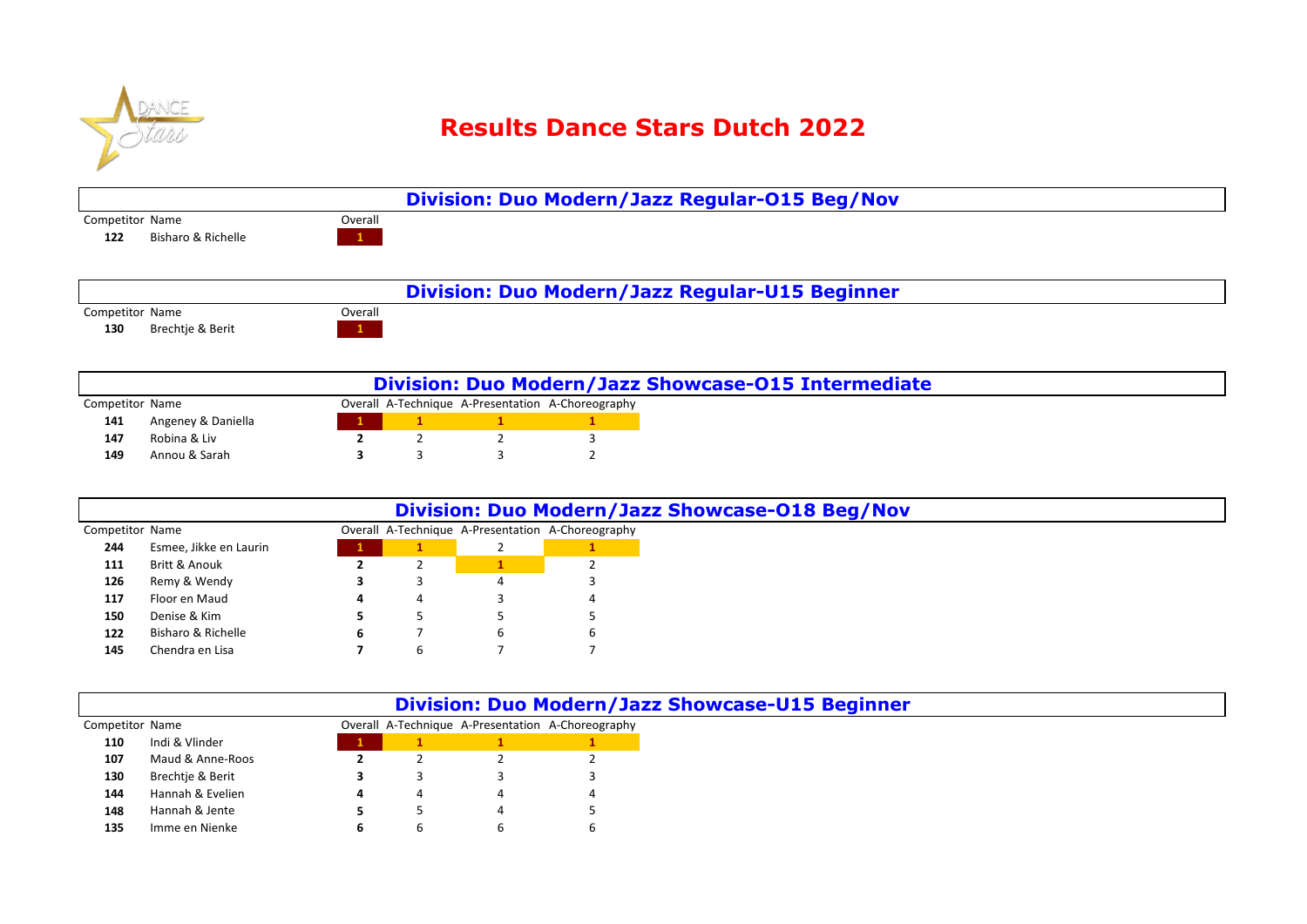## Tess en Isa **7** 7 7 7 7 7 7

|                 |                             |  |  | <b>Division: Duo Modern/Jazz Showcase-U15 Novice</b> |
|-----------------|-----------------------------|--|--|------------------------------------------------------|
| Competitor Name |                             |  |  | Overall A-Technique A-Presentation A-Choreography    |
| 236             | Marie, Kristina & Anastasia |  |  |                                                      |
| 140             | Julia & Kim                 |  |  |                                                      |
| 114             | Jill en Ninthe              |  |  |                                                      |
| 152             | Nerena & Sheena             |  |  |                                                      |

|                 |                    |              |   |   | <b>Division: Duo Modern/Jazz Showcase-U18 Beginner</b> |
|-----------------|--------------------|--------------|---|---|--------------------------------------------------------|
| Competitor Name |                    |              |   |   | Overall A-Technique A-Presentation A-Choreography      |
| 115             | Isa en Lynn        | $\mathbf{1}$ |   |   |                                                        |
| 136             | Emma en Lieke      | ▴            |   |   |                                                        |
| 153             | Vera & Maressa     | 5            | 4 |   |                                                        |
| 106             | Fleur en Noa       | 4            |   | 4 | 4                                                      |
| 146             | Fay & Lynn         |              | ь |   | 4                                                      |
| 132             | Sophie en Pheadra  | 6            |   | 6 |                                                        |
| 143             | Maud & Demy        |              |   | 9 | ь                                                      |
| 112             | Djamisah en Roxana | 8            | 8 |   | 8                                                      |
| 121             | Kaya & Tessa       |              | 9 | 8 | 9                                                      |

|                 |                  |  | <b>Division: Duo Modern/Jazz Showcase-U18 Novice</b> |
|-----------------|------------------|--|------------------------------------------------------|
| Competitor Name |                  |  | Overall A-Technique A-Presentation A-Choreography    |
| 128             | Yara & Lenny     |  |                                                      |
| 116             | Babs en Bo       |  |                                                      |
| 125             | Lisa & Serah     |  |                                                      |
| 119             | Saralynn en Demi |  |                                                      |

|                 |                               |  | <b>Division: Duo Open Showcase-015 Intermediate</b> |
|-----------------|-------------------------------|--|-----------------------------------------------------|
| Competitor Name |                               |  | Overall A-Technique A-Presentation A-Choreography   |
| 141             | Angeney & Daniella            |  |                                                     |
| 142             | Wim Wouters & Lotter Verwerft |  |                                                     |

|                 |                |  | <b>Division: Duo Open Showcase-U10 Beginner</b>   |
|-----------------|----------------|--|---------------------------------------------------|
| Competitor Name |                |  | Overall A-Technique A-Presentation A-Choreography |
| 138             | Senna en Danaé |  |                                                   |
| 108             | Bo & Mirthe    |  |                                                   |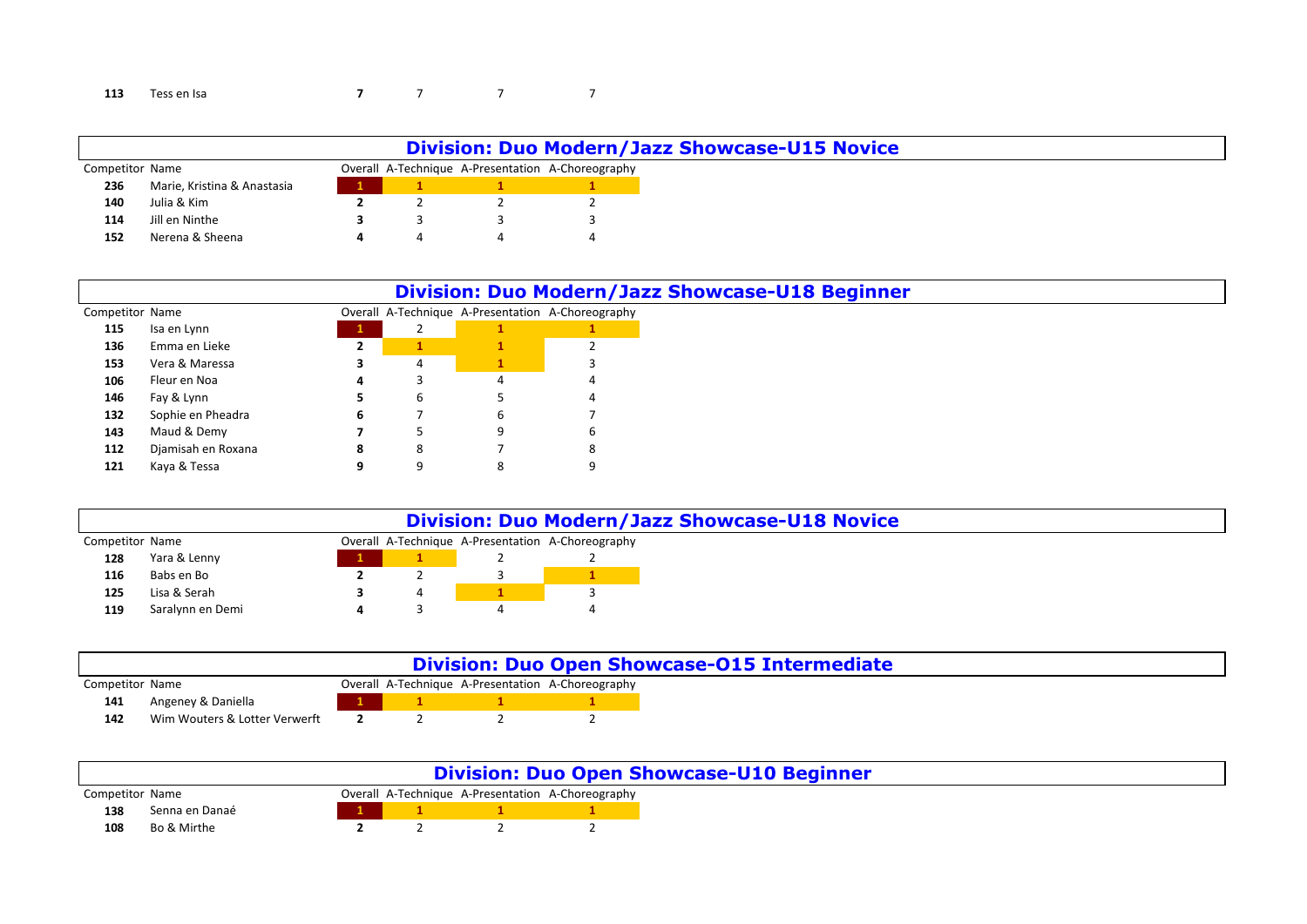| 151 | Kiana en Reyenne      |  |  |
|-----|-----------------------|--|--|
| 232 | Ela, Kristina & Diana |  |  |

|                 |                   |   |   | <b>Division: Duo Open Showcase-U13 Beg/Nov</b>    |
|-----------------|-------------------|---|---|---------------------------------------------------|
| Competitor Name |                   |   |   | Overall A-Technique A-Presentation A-Choreography |
| 233             | Julie, Fien & Liv |   |   |                                                   |
| 246             | Wieke en Bloesem  |   |   |                                                   |
| 109             | Sepp & Romy       |   |   |                                                   |
| 131             | Evy & Juliette    | 4 | ∸ |                                                   |
| 137             | Lena & Darja      |   |   |                                                   |

|                 |                             |   | <b>Division: Duo Open Showcase-U15 Beg/Nov</b>    |
|-----------------|-----------------------------|---|---------------------------------------------------|
| Competitor Name |                             |   | Overall A-Technique A-Presentation A-Choreography |
| 236             | Marie, Kristina & Anastasia |   |                                                   |
| 118             | Sterre en Jalissa           |   |                                                   |
| 123             | Julia & Sandra              |   |                                                   |
| 139             | Pippa en Senna              | 4 |                                                   |
| 235             | Diana, Livia & Evelin       |   |                                                   |

|                 |                |          | <b>Division: Duo Open Showcase-U18 Beg/Nov</b>    |
|-----------------|----------------|----------|---------------------------------------------------|
| Competitor Name |                |          | Overall A-Technique A-Presentation A-Choreography |
| 127             | Dana & Sara    |          |                                                   |
| 106             | Fleur en Noa   | <u>.</u> |                                                   |
| 120             | Vera & Jasmina |          |                                                   |
| 134             | Marit & Bregje |          |                                                   |

|                 |                    |         | <b>Division: Solo Freestyle-016 Open</b> |
|-----------------|--------------------|---------|------------------------------------------|
| Competitor Name |                    | Overall |                                          |
| 60              | Emma Manten        |         |                                          |
| 78              | Ninthe Visschedijk |         |                                          |
| 65              | Lieke Torenvlied   |         |                                          |
| 241             | Tess Edelijn       |         |                                          |

|                 |              |         | <b>Division: Solo Freestyle-U12 Open</b> |
|-----------------|--------------|---------|------------------------------------------|
| Competitor Name |              | Overall |                                          |
| 77              | Lou Lambeck  |         |                                          |
| 234             | Suus Gervink |         |                                          |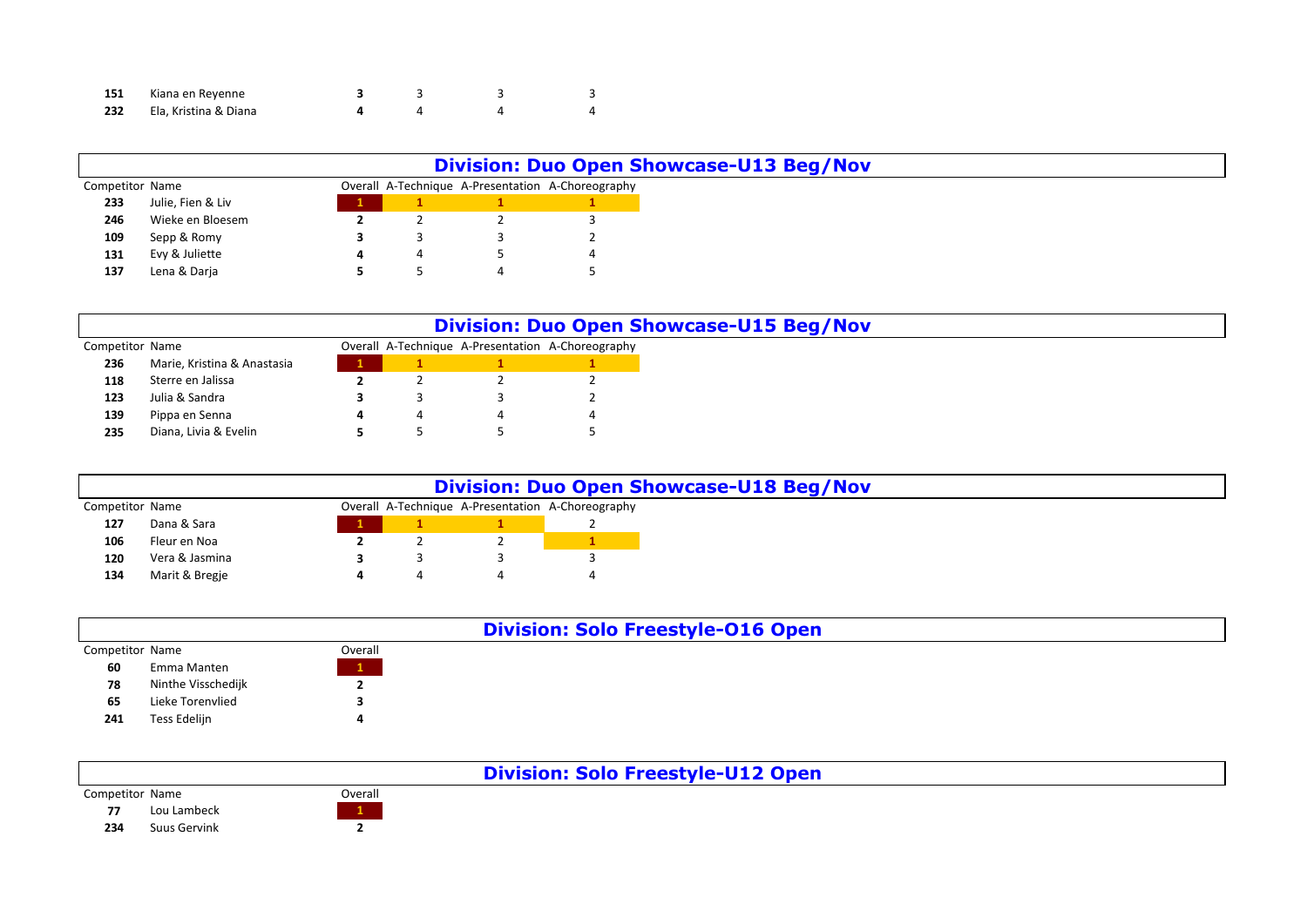| 58  | Katharina Arntzen |  |
|-----|-------------------|--|
| 500 | Jolie             |  |

|                 |                     |                 | <b>Division: Solo Freestyle-U16 Open</b> |
|-----------------|---------------------|-----------------|------------------------------------------|
| Competitor Name |                     | Overall         |                                          |
| 238             | Tijl van der Meiden | $\vert 1 \vert$ |                                          |
| 97              | Fay Anne van Ginkel |                 |                                          |
| 63              | Berit Koolen        |                 |                                          |
| 237             | Feline Pals         |                 |                                          |

|                 |               |         | Division: Solo Modern/Jazz Regular-U13 Beginner |
|-----------------|---------------|---------|-------------------------------------------------|
| Competitor Name |               | Overall |                                                 |
| 247             | Fien Hummel   |         |                                                 |
| 77              | Lou Lambeck   |         |                                                 |
| 245             | Isa Notenboom |         |                                                 |

|                 |                       |                   | Division: Solo Modern/Jazz Regular-U15 Beginner |
|-----------------|-----------------------|-------------------|-------------------------------------------------|
| Competitor Name |                       | Overall           |                                                 |
| 30              | Lianne-Marie Carlo    | $\vert 1 \rangle$ |                                                 |
| 59              | <b>Brechtie Rolle</b> |                   |                                                 |
| 61              | Leonie Kreeft         |                   |                                                 |

|                 |                    |         | Division: Solo Modern/Jazz Regular-U18 All Levels |
|-----------------|--------------------|---------|---------------------------------------------------|
| Competitor Name |                    | Overall |                                                   |
| 60              | Emma Manten        |         |                                                   |
| 31              | Rana Özer          |         |                                                   |
| 78              | Ninthe Visschedijk |         |                                                   |
| 28              | Roxana Beuker      |         |                                                   |
|                 |                    |         |                                                   |

|                 |                       |  | Division: Solo Modern/Jazz Showcase-018 Beg/Nov   |
|-----------------|-----------------------|--|---------------------------------------------------|
| Competitor Name |                       |  | Overall A-Technique A-Presentation A-Choreography |
| 16              | Marit Wolfkamp        |  |                                                   |
| 71              | Lotte van der Meijden |  |                                                   |
|                 | Laurin Droppers       |  |                                                   |
| 26              | Emelie Lou Groenert   |  |                                                   |
| 62              | Merel Oudenaarden     |  |                                                   |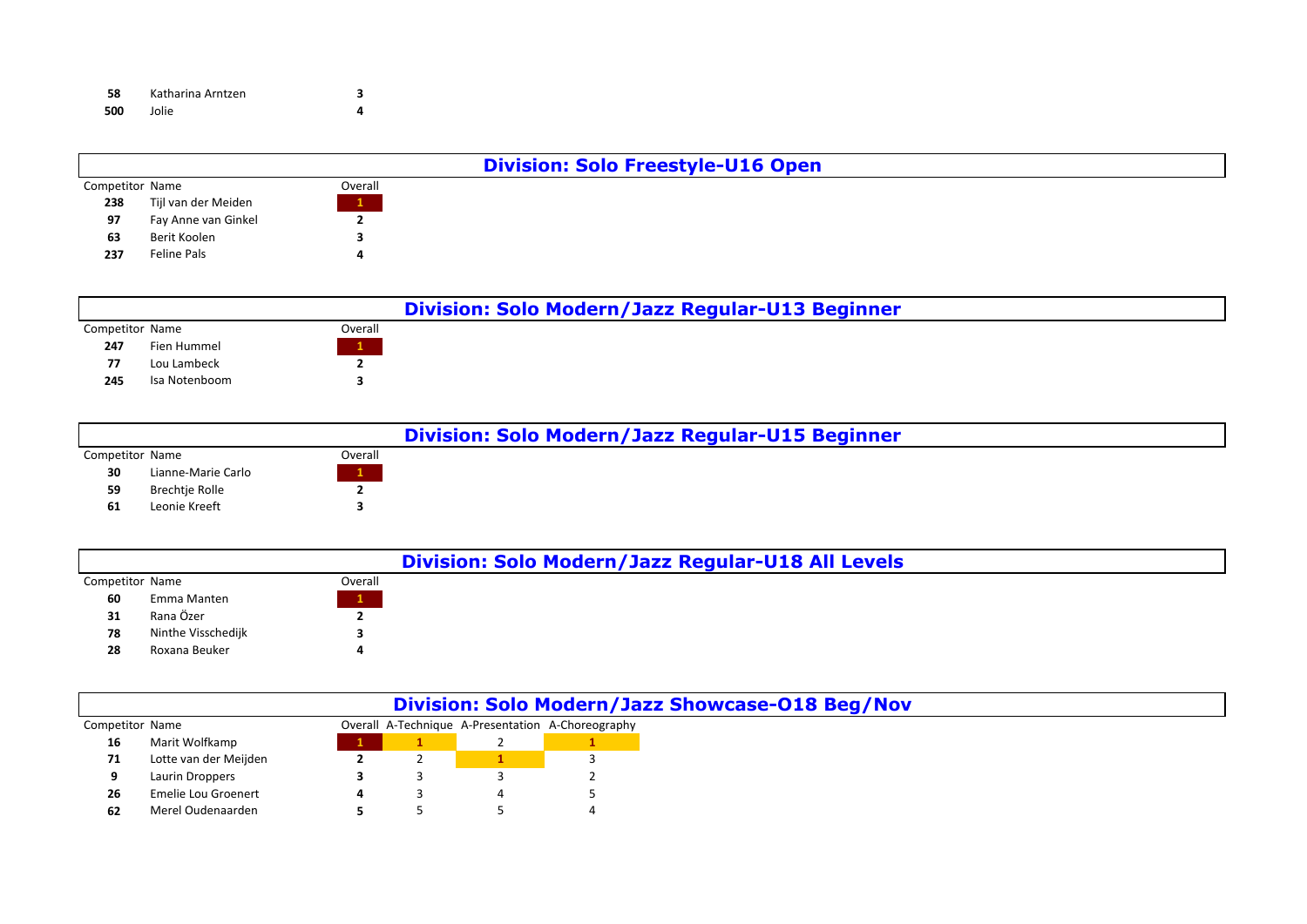|                 |                      |   |   | Division: Solo Modern/Jazz Showcase-018 Int/Adv   |   |
|-----------------|----------------------|---|---|---------------------------------------------------|---|
| Competitor Name |                      |   |   | Overall A-Technique A-Presentation A-Choreography |   |
| 88              | Famke van Ek         |   |   |                                                   |   |
| 90              | Mara Tanke           |   |   |                                                   |   |
| 91              | Robin van der Velden |   |   | 4                                                 |   |
| 89              | Guusje Leppers       | 4 |   |                                                   |   |
| 100             | Jip Pauel            |   |   |                                                   | b |
| 92              | Sophie van Pelt      | 6 | h |                                                   |   |
| 87              | Shahana Jhanjhan     |   |   |                                                   |   |

|                 |                  |  | Division: Solo Modern/Jazz Showcase-U13 Beg/Nov   |
|-----------------|------------------|--|---------------------------------------------------|
| Competitor Name |                  |  | Overall A-Technique A-Presentation A-Choreography |
| 74              | Mathilda de Brün |  |                                                   |
| 105             | Jara Grippeling  |  |                                                   |
| 41              | Marie Taranik    |  |                                                   |
| 73              | Pia Steinhoff    |  |                                                   |
|                 | Mies Simons      |  |                                                   |

 $\overline{\phantom{a}}$ 

|                 |                          |    |    |    | <b>Division: Solo Modern/Jazz Showcase-U15 Beginner</b> |
|-----------------|--------------------------|----|----|----|---------------------------------------------------------|
| Competitor Name |                          |    |    |    | Overall A-Technique A-Presentation A-Choreography       |
| 10              | Jill Vriezen             |    |    |    |                                                         |
| $\mathbf{z}$    | Noa Heek                 |    |    |    |                                                         |
| 75              | Hanna Möller             |    |    |    |                                                         |
| 29              | Djamisah Abdul Sovan     | 4  |    | 6  |                                                         |
| 4               | Maud van Nieuweamerongen | 5. | 6  |    |                                                         |
| 69              | Sayenne Capriles         | 6  |    |    |                                                         |
| 30              | Lianne-Marie Carlo       |    | 8  |    |                                                         |
| 14              | Sophie Slabbekoorn       | 8  |    |    |                                                         |
| 66              | Hannah Kruijf            | 9  | 9  | 10 | x                                                       |
| 59              | Brechtje Rolle           | 10 | 10 | 11 | 11                                                      |
| 5               | Anne-Roos Mulders        | 11 | 13 | 9  | 12                                                      |
| 85              | Sofie Verbakel           | 12 | 12 | 13 | 10                                                      |
| 15              | Anne Klomp               | 13 | 11 | 12 | 15                                                      |
| 68              | Evelien van Dongen       | 14 | 13 | 14 | 12                                                      |
| 67              | Cheyenne van Dijck       | 15 | 15 | 14 | 12                                                      |
| 61              | Leonie Kreeft            | 16 | 17 | 14 | 16                                                      |
| 42              | Amelie Freiberg          | 17 | 16 | 17 | 16                                                      |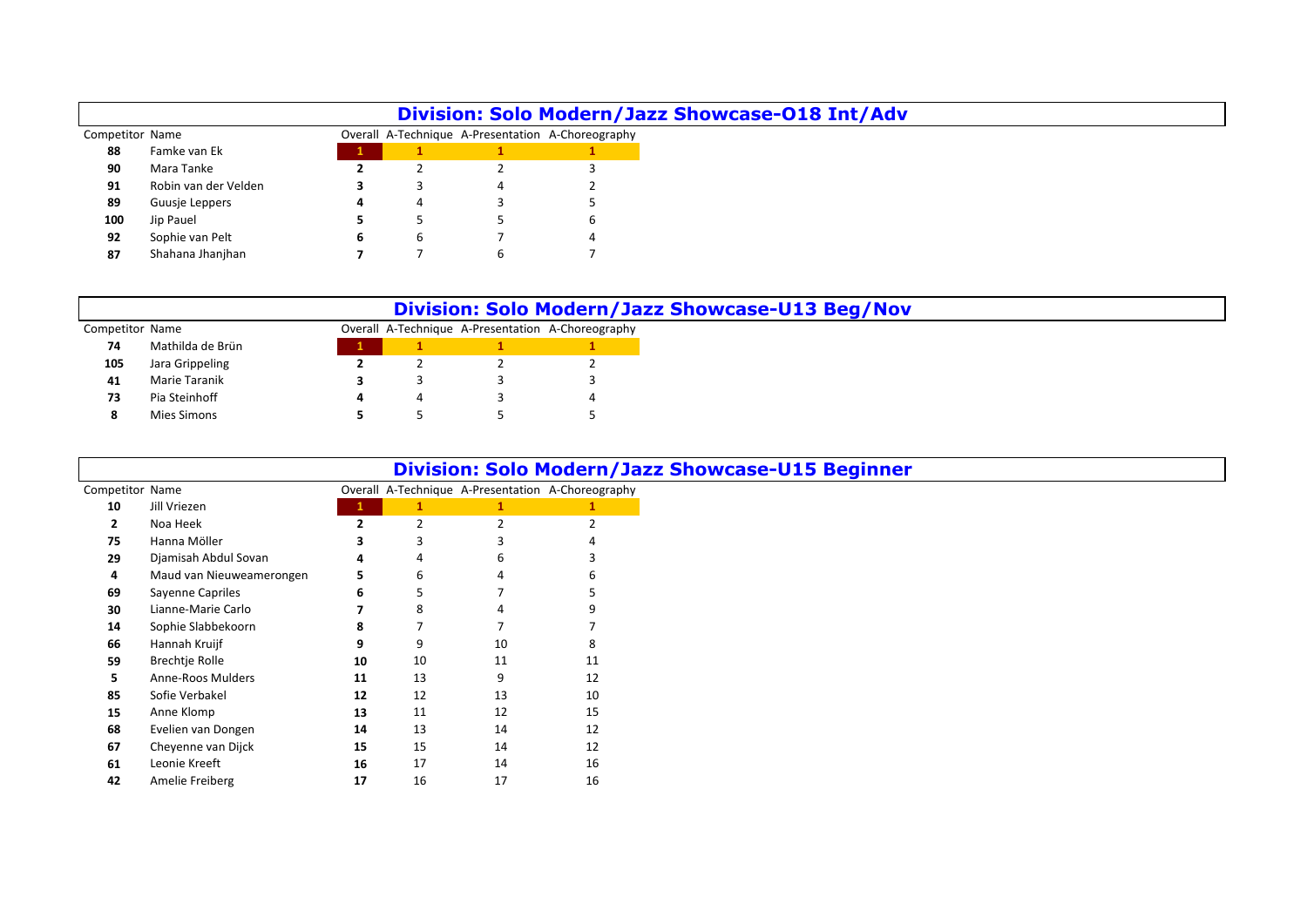|                 |                    |  | Division: Solo Modern/Jazz Showcase-U15 Int/Adv   |
|-----------------|--------------------|--|---------------------------------------------------|
| Competitor Name |                    |  | Overall A-Technique A-Presentation A-Choreography |
| 101             | Solange Dos Passos |  |                                                   |
| 31              | Rana Özer          |  |                                                   |

|                 |                         | <b>Division: Solo Modern/Jazz Showcase-U15 Novice</b> |  |                                                   |  |  |  |  |
|-----------------|-------------------------|-------------------------------------------------------|--|---------------------------------------------------|--|--|--|--|
| Competitor Name |                         |                                                       |  | Overall A-Technique A-Presentation A-Choreography |  |  |  |  |
| 97              | Fay Anne van Ginkel     |                                                       |  |                                                   |  |  |  |  |
| 40              | Laura Constanze Schmidt |                                                       |  |                                                   |  |  |  |  |
| 49              | Sérah Tesselhof         |                                                       |  |                                                   |  |  |  |  |
| 11              | Ninthe Tebeest          |                                                       |  |                                                   |  |  |  |  |

|                 |                       |                |                |               | Division: Solo Modern/Jazz Showcase-U18 Beginner  |
|-----------------|-----------------------|----------------|----------------|---------------|---------------------------------------------------|
| Competitor Name |                       |                |                |               | Overall A-Technique A-Presentation A-Choreography |
| 60              | Emma Manten           |                | $\mathbf{1}$   | 4             |                                                   |
| 239             | <b>Bo Freriks</b>     | $\overline{2}$ | $\overline{2}$ |               |                                                   |
| 93              | Maressa Smits         |                | 4              | $\mathcal{P}$ |                                                   |
| 98              | Lynn Theodora Brouwer | 4              | 6              |               |                                                   |
| 94              | Vera Maspaitella      |                | 3              | 8             |                                                   |
| 46              | Nicole Yaroshevska    | 6              | 5              |               | 4                                                 |
| 99              | Pheadra Boersma       |                | 9              | 6             |                                                   |
| 1               | Fleur Boshuis         | 8              | 8              | q             |                                                   |
| 22              | Lisa de Zeeuw         | 9              |                | 12            |                                                   |
| 70              | Amy Rutjes            | 10             | 11             | 11            | 10                                                |
| 79              | Floor Groenen         | 11             | 10             |               | 15                                                |
| 103             | Lotte Temmink         | 12             | 14             | 10            | 11                                                |
| 55              | Eva Rutjens           | 13             | 13             | 13            | 13                                                |
| 6               | Maartje van Bemmelen  | 14             | 15             | 14            | 12                                                |
| 27              | Esmee Heylighen       | 15             | 12             | 17            | 14                                                |
| 28              | Roxana Beuker         | 16             | 16             | 15            | 16                                                |
| 53              | Emma Koolen           | 17             | 17             | 16            | 17                                                |

| Division: Solo Modern/Jazz Showcase-U18 Int/Adv                      |                  |  |  |  |  |  |
|----------------------------------------------------------------------|------------------|--|--|--|--|--|
| Overall A-Technique A-Presentation A-Choreography<br>Competitor Name |                  |  |  |  |  |  |
| 95                                                                   | Myrthe Munten    |  |  |  |  |  |
| 48                                                                   | Daniella Lobaton |  |  |  |  |  |
| 104                                                                  | Zoë Rittmann     |  |  |  |  |  |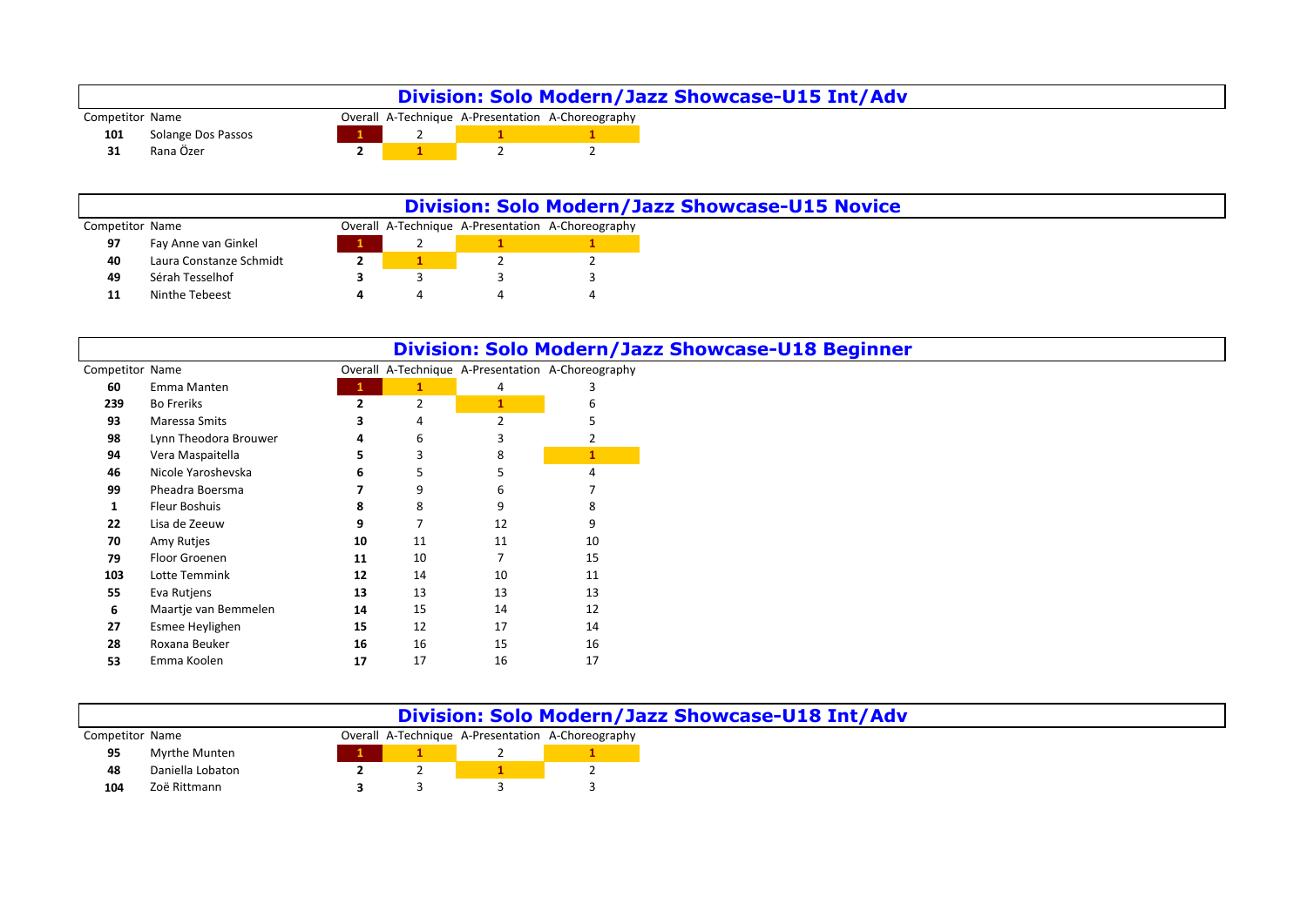|                 |                    |   |                |   | <b>Division: Solo Modern/Jazz Showcase-U18 Novice</b> |
|-----------------|--------------------|---|----------------|---|-------------------------------------------------------|
| Competitor Name |                    |   |                |   | Overall A-Technique A-Presentation A-Choreography     |
| 19              | Saralynn Ros       |   |                |   |                                                       |
| 17              | Jasmijn Eertink    |   |                |   |                                                       |
| 18              | Pem Cents          |   |                |   |                                                       |
| 20              | Tara Westenberg    | 4 | ь              |   |                                                       |
| 12              | Eva Joost          |   |                | b |                                                       |
| 50              | Kim Weber          | ь | $\overline{a}$ |   |                                                       |
| 52              | Mirle Van den Boer |   |                |   |                                                       |

|                 |                  |         | <b>Division: Solo Open Regular-015 Beginner</b> |
|-----------------|------------------|---------|-------------------------------------------------|
| Competitor Name |                  | Overall |                                                 |
| 65              | Lieke Torenvlied |         |                                                 |
| 37              | Rifka Aalders    |         |                                                 |
|                 |                  |         |                                                 |
|                 |                  |         |                                                 |

|                 |                  |         | <b>Division: Solo Open Regular-U13 All Levels</b> |
|-----------------|------------------|---------|---------------------------------------------------|
| Competitor Name |                  | Overall |                                                   |
| 74              | Mathilda de Brün |         |                                                   |
| 39              | Nerena Koolen    |         |                                                   |
| 34              | Kiana Van Zwaaij |         |                                                   |
|                 |                  |         |                                                   |

|                 |                  |         | <b>Division: Solo Open Regular-U15 Beg/Nov</b> |
|-----------------|------------------|---------|------------------------------------------------|
| Competitor Name |                  | Overall |                                                |
| 63              | Berit Koolen     |         |                                                |
| 38              | Sheena Estanista |         |                                                |
| 36              | Chayenna Meijer  |         |                                                |
|                 |                  |         |                                                |

|                 |                       |   | <b>Division: Solo Open Showcase-018 All Levels</b> |
|-----------------|-----------------------|---|----------------------------------------------------|
| Competitor Name |                       |   | Overall A-Technique A-Presentation A-Choreography  |
|                 | Britt Diepeveen       | - |                                                    |
| 47              | Angeney Nytchell Boer |   |                                                    |
| 26              | Emelie Lou Groenert   |   |                                                    |
| 51              | Denise van Everdink   |   |                                                    |
| 37              | Rifka Aalders         |   | 4                                                  |

**Division: Solo Open Showcase-U10 Beginner**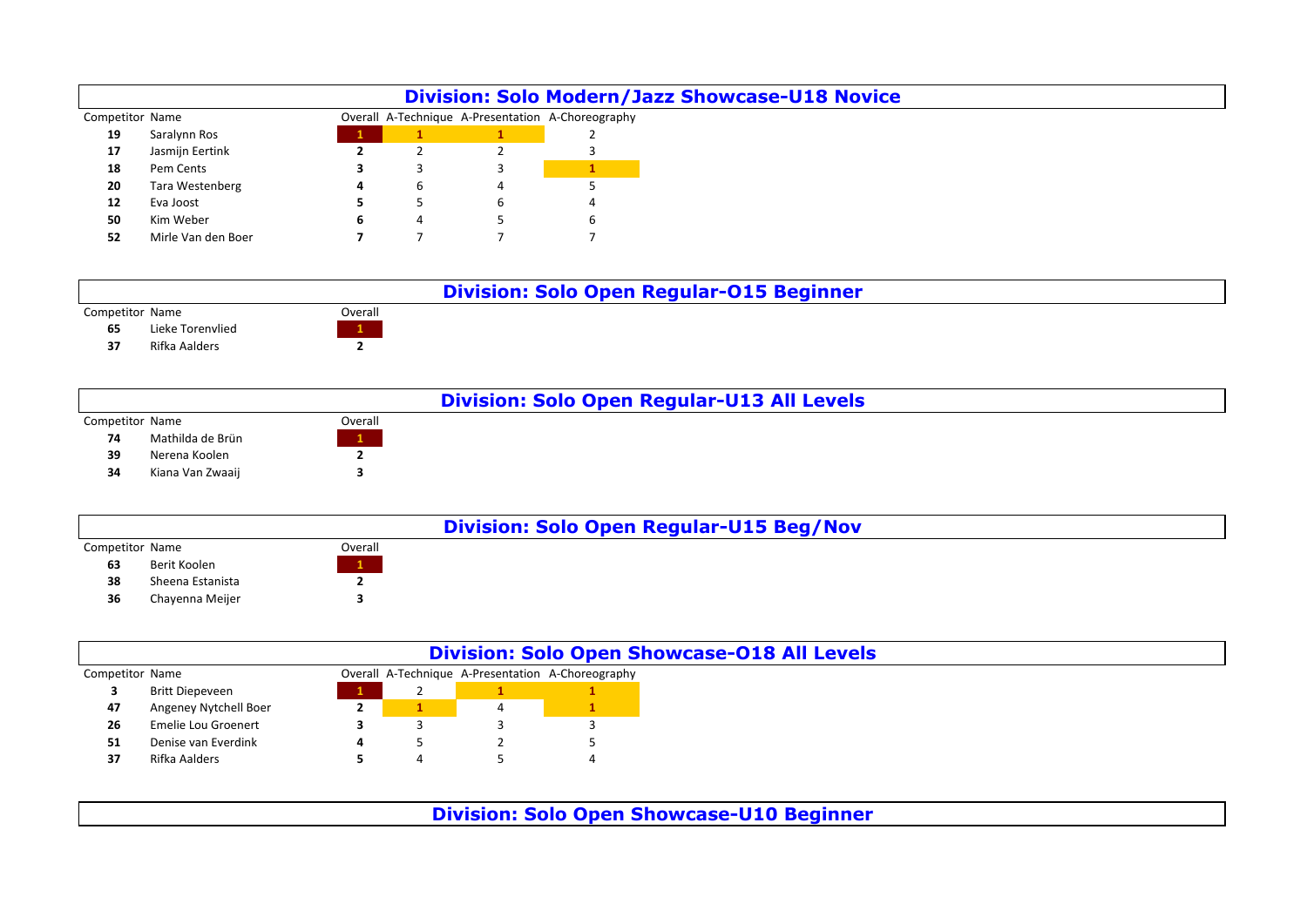| Competitor Name |                        |   |   | Overall A-Technique A-Presentation A-Choreography |
|-----------------|------------------------|---|---|---------------------------------------------------|
| 58              | Katharina Arntzen      |   |   |                                                   |
| 44              | <b>Bot Margarita</b>   |   |   |                                                   |
|                 | Noa Nagel              |   |   |                                                   |
| 34              | Kiana Van Zwaaij       |   |   |                                                   |
| 33              | Reyenne Koolen         |   |   |                                                   |
| 80              | <b>Emily Ciglincev</b> | ь | ь |                                                   |

|                 |                       |    |          |    | <b>Division: Solo Open Showcase-U13 Beg/Nov</b>   |
|-----------------|-----------------------|----|----------|----|---------------------------------------------------|
| Competitor Name |                       |    |          |    | Overall A-Technique A-Presentation A-Choreography |
| 76              | Tobee Gonzàlez Sp;amp |    |          |    |                                                   |
| 21              | Julie Groen           |    |          |    |                                                   |
| 72              | Pia Müller            |    |          | 4  |                                                   |
| 83              | Franziska Mackert     | 4  | 4        |    | h                                                 |
| 56              | Feline van de Weerd   | э  |          |    |                                                   |
| 43              | Alexandra Berejna     | 6  | b        | 8  |                                                   |
| 64              | Anna Broekmaat        |    | h        |    |                                                   |
| 81              | Diana Gaer            | 8  | $\Omega$ |    |                                                   |
| 82              | Darja Tribunskaya     | 9  | 8        |    | 10                                                |
| 96              | Mirthe Sabel          | 10 | 10       | 10 | 9                                                 |

|                 |                         |   |   | <b>Division: Solo Open Showcase-U15 Beg/Nov</b>   |
|-----------------|-------------------------|---|---|---------------------------------------------------|
| Competitor Name |                         |   |   | Overall A-Technique A-Presentation A-Choreography |
| 63              | Berit Koolen            |   |   |                                                   |
| 40              | Laura Constanze Schmidt |   |   |                                                   |
| 45              | Erik Holland            |   |   |                                                   |
| 38              | Sheena Estanista        | 4 |   |                                                   |
| 39              | Nerena Koolen           |   | 4 |                                                   |
| 25              | Domenika Geiger         | D |   |                                                   |

| <b>Division: Solo Open Showcase-U18 Beg/Nov</b> |                    |  |  |  |                                                   |
|-------------------------------------------------|--------------------|--|--|--|---------------------------------------------------|
| Competitor Name                                 |                    |  |  |  | Overall A-Technique A-Presentation A-Choreography |
| 65                                              | Lieke Torenvlied   |  |  |  |                                                   |
| 46                                              | Nicole Yaroshevska |  |  |  |                                                   |
| 86                                              | Fleur Boshuis      |  |  |  |                                                   |

**Division: Teams Modern/Jazz-O15 Int/Adv**

Competitor Name Overall A-Technique A-Presentation A-Choreography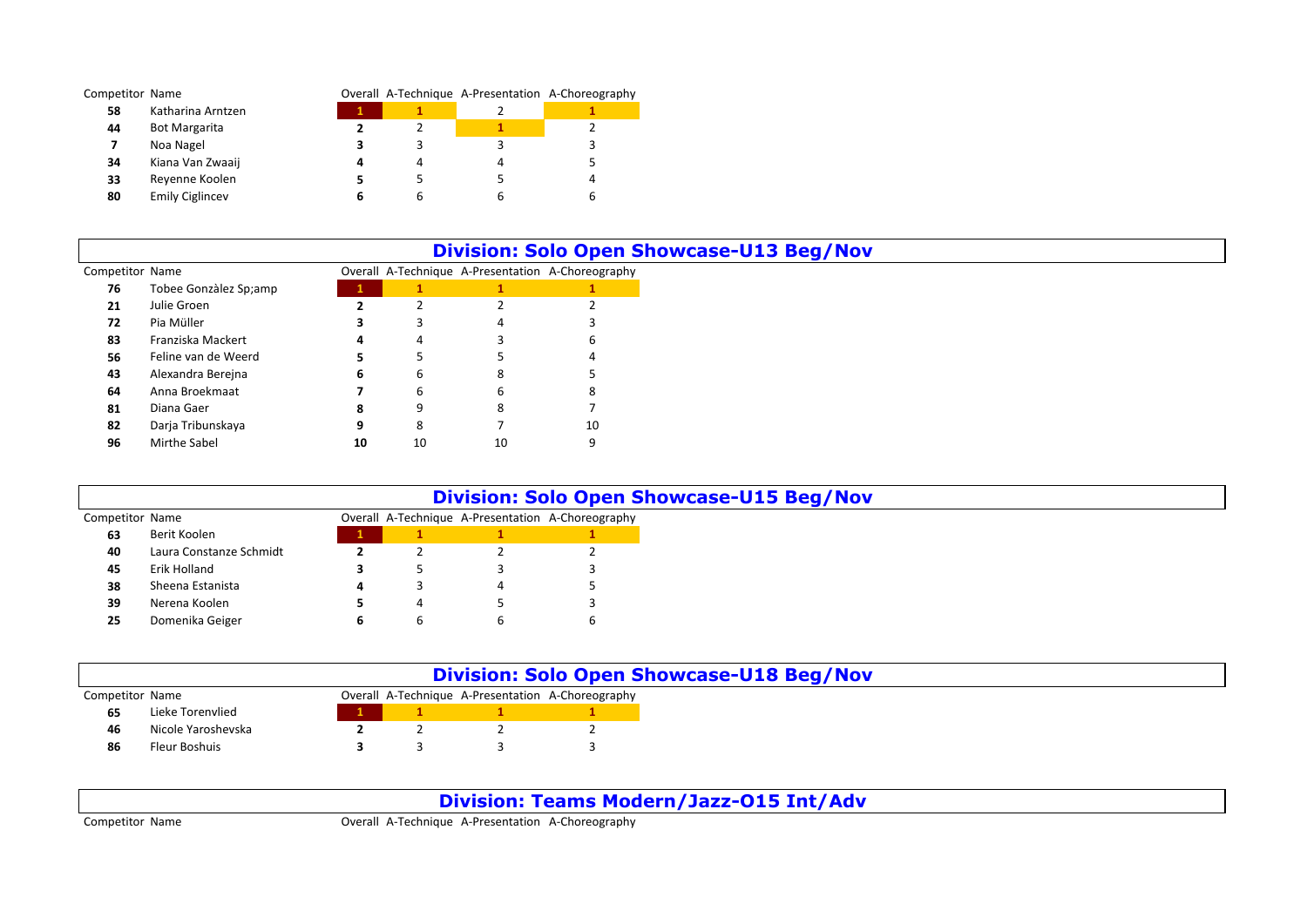| 219 | <b>IRON</b>          |   |   |   |   |
|-----|----------------------|---|---|---|---|
| 201 | LiFe Attitude        | 2 | 3 |   |   |
| 167 | Be.You.Mane          | з | 2 | 3 | 4 |
| 204 | <b>NJMT Elite</b>    | 4 | 6 | 3 | 5 |
| 227 | Unlimited            | 4 | 5 | 6 | 3 |
| 214 | <b>GENESIS</b>       | 6 | 4 |   | 6 |
| 159 | <b>Sailing Souls</b> |   |   |   |   |

|                 |                           |   | <b>Division: Teams Modern/Jazz-018 Beginner</b>   |
|-----------------|---------------------------|---|---------------------------------------------------|
| Competitor Name |                           |   | Overall A-Technique A-Presentation A-Choreography |
| 195             | <b>Members of Passion</b> |   |                                                   |
| 165             | Amain Sky                 | ▵ |                                                   |
| 181             | Focus United              |   |                                                   |
| 185             | Stamina                   |   |                                                   |
| 221             | Solution                  |   |                                                   |
| 171             | F-Fact                    |   |                                                   |

|                 |                   |   |  | <b>Division: Teams Modern/Jazz-018 Novice</b>     |
|-----------------|-------------------|---|--|---------------------------------------------------|
| Competitor Name |                   |   |  | Overall A-Technique A-Presentation A-Choreography |
| 243             | 24 Movement       |   |  |                                                   |
| 168             | Be.You.Nique      |   |  |                                                   |
| 211             | <b>DSP Adults</b> |   |  |                                                   |
| 231             | I-Motion          | 4 |  |                                                   |
| 199             | The Motion        |   |  |                                                   |

|                 |                       |  | <b>Division: Teams Modern/Jazz-U10 Beginner</b>   |
|-----------------|-----------------------|--|---------------------------------------------------|
| Competitor Name |                       |  | Overall A-Technique A-Presentation A-Choreography |
| 177             | <b>Focus Tweenies</b> |  |                                                   |
| 226             | Anima                 |  |                                                   |
| 161             | Amain Shimmer         |  |                                                   |

|                 |                 |   | <b>Division: Teams Modern/Jazz-U13 Beginner</b>   |
|-----------------|-----------------|---|---------------------------------------------------|
| Competitor Name |                 |   | Overall A-Technique A-Presentation A-Choreography |
| 162             | Amain Stars     |   |                                                   |
| 183             | Avinna          |   |                                                   |
| 193             | Own Creations   |   |                                                   |
| 166             | We will twinkle | 4 |                                                   |
| 178             | Focus Mini's    |   |                                                   |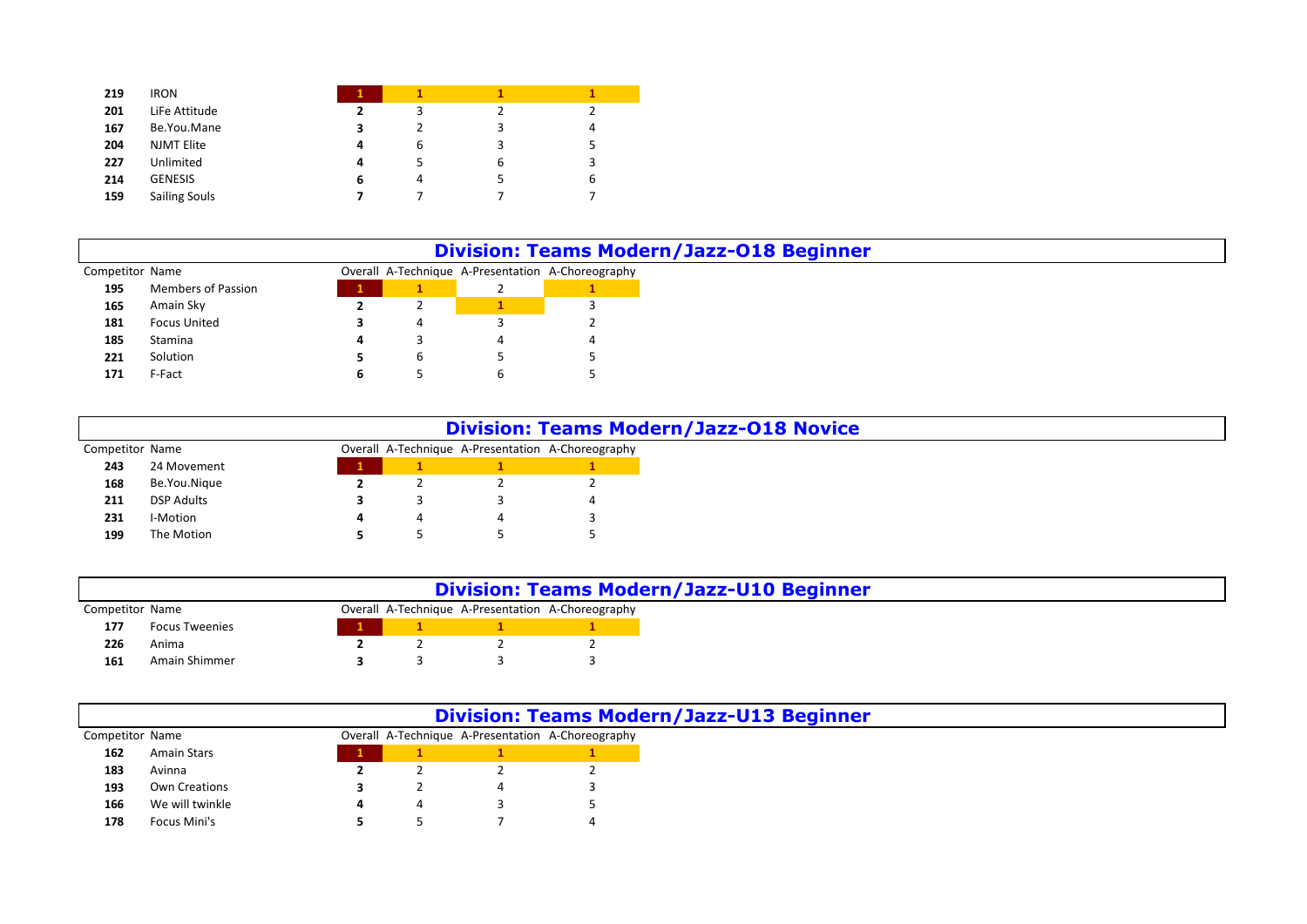| 157 | Soulful Souls |  |  |
|-----|---------------|--|--|
|     | 172 LEZ SHINE |  |  |

|                 |               |   |   |   | <b>Division: Teams Modern/Jazz-U15 Beginner</b>   |
|-----------------|---------------|---|---|---|---------------------------------------------------|
| Competitor Name |               |   |   |   | Overall A-Technique A-Presentation A-Choreography |
| 213             | <b>Xpress</b> |   |   |   |                                                   |
| 179             | Focus Junior  |   |   |   |                                                   |
| 224             | CDC Sparkle   |   |   |   | 4                                                 |
| 184             | Carmina       |   |   | 4 |                                                   |
| 155             | InMotion      |   |   |   |                                                   |
| 160             | Silent Souls  | ь | O | b | b                                                 |

|                 |                            |  |                                                   | <b>Division: Teams Modern/Jazz-U15 Nov/Int</b> |
|-----------------|----------------------------|--|---------------------------------------------------|------------------------------------------------|
| Competitor Name |                            |  | Overall A-Technique A-Presentation A-Choreography |                                                |
| 205             | <b>United Dance Dreams</b> |  |                                                   |                                                |
| 163             | Amain Sparkle              |  |                                                   |                                                |
| 170             | Be.You.Thful               |  |                                                   |                                                |
| 175             | Elysium                    |  |                                                   |                                                |
| 186             | Two Times of Dance - Afro  |  |                                                   |                                                |

|                 |             |   |   | <b>Division: Teams Modern/Jazz-U18 Beginner</b>   |
|-----------------|-------------|---|---|---------------------------------------------------|
| Competitor Name |             |   |   | Overall A-Technique A-Presentation A-Choreography |
| 230             | UDS Crew    |   |   |                                                   |
| 194             | In Control  |   |   |                                                   |
| 164             | Amain Shine |   |   |                                                   |
| 218             | DanceFlow   | 4 |   |                                                   |
| 222             | Movationz   |   | b |                                                   |
| 229             | Devious     |   |   |                                                   |

|                 |                              |   |          |   | <b>Division: Teams Modern/Jazz-U18 Novice</b>     |
|-----------------|------------------------------|---|----------|---|---------------------------------------------------|
| Competitor Name |                              |   |          |   | Overall A-Technique A-Presentation A-Choreography |
| 158             | Solid Souls                  |   | <u>_</u> |   |                                                   |
| 169             | Be.You.Nite                  |   |          |   |                                                   |
| 154             | Intensity!                   |   | b        |   |                                                   |
| 206             | <b>United Dance Movement</b> | 4 |          |   |                                                   |
| 212             | Move                         |   |          | 6 |                                                   |
| 180             | Focus Elite                  | ь |          |   |                                                   |
| 173             | <b>LEZ CREATE</b>            |   |          | 8 |                                                   |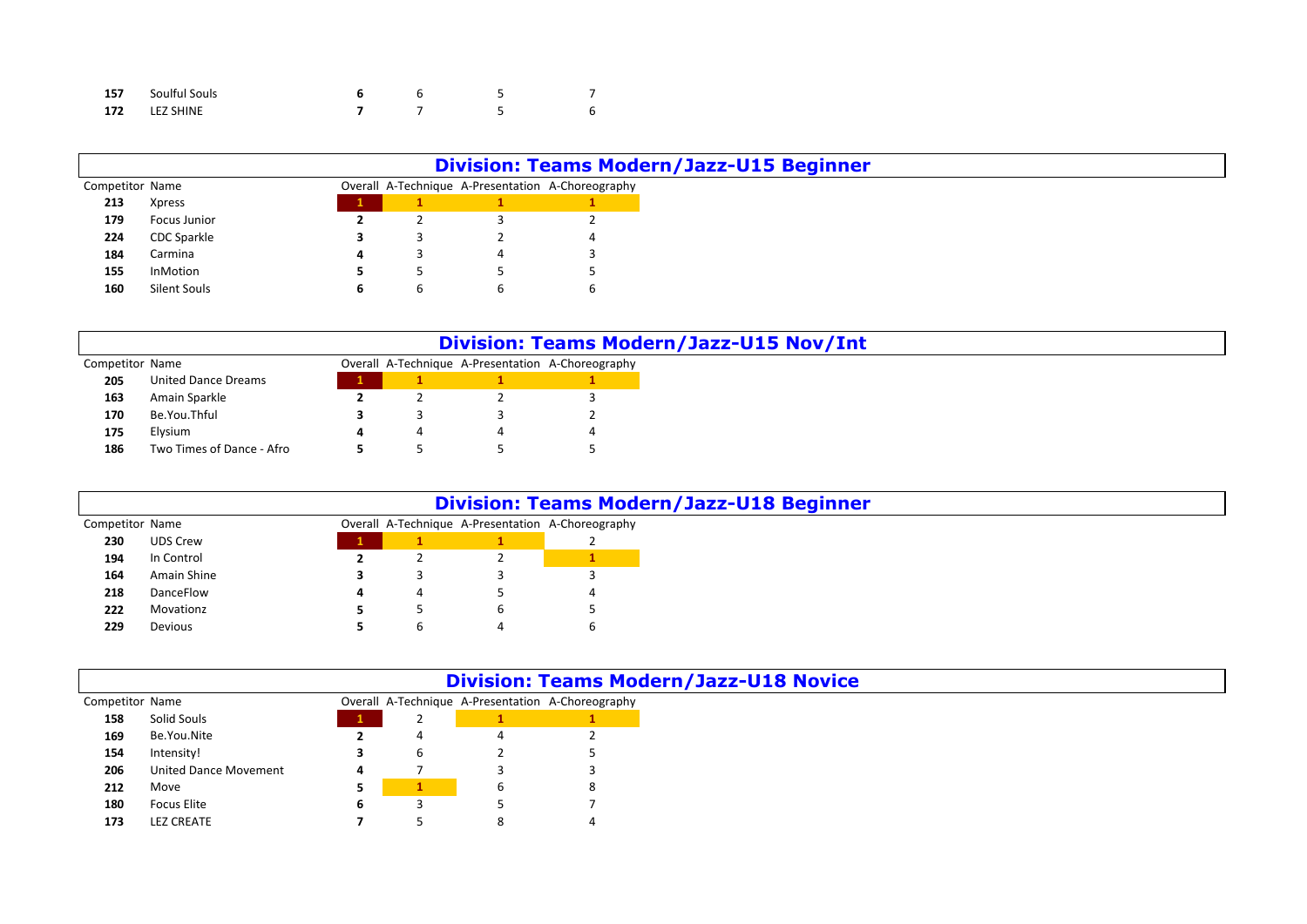| 203 | NJMT Juniorcompany |  |  |
|-----|--------------------|--|--|
| 196 | Release Avenue     |  |  |

Focus Junior **6** 6 5 6

|                 |                        |   |            |   | <b>Division: Teams Open-O18 Beg/Nov</b>           |
|-----------------|------------------------|---|------------|---|---------------------------------------------------|
| Competitor Name |                        |   |            |   | Overall A-Technique A-Presentation A-Choreography |
| 165             | Amain Sky              |   |            |   |                                                   |
| 191             | Fierce Diversity       |   |            |   |                                                   |
| 185             | Stamina                |   | L          |   |                                                   |
| 210             | The Explosions on Fire | 4 | ↵          |   |                                                   |
| 182             | <b>Focus United</b>    |   | ь          |   |                                                   |
| 171             | F-Fact                 | ь | $\epsilon$ | b |                                                   |

|                 |                           |  | <b>Division: Teams Open-U10 Beginner</b>          |
|-----------------|---------------------------|--|---------------------------------------------------|
| Competitor Name |                           |  | Overall A-Technique A-Presentation A-Choreography |
| 217             | Two Times of Dance; Babys |  |                                                   |
| 220             | Balance'th mini           |  |                                                   |
| 188             | Schmetterlinge-Bambinis   |  |                                                   |
| 161             | Amain Shimmer             |  |                                                   |

|                 |                                 |             |   |   | <b>Division: Teams Open-U13 Beg/Nov</b>           |
|-----------------|---------------------------------|-------------|---|---|---------------------------------------------------|
| Competitor Name |                                 |             |   |   | Overall A-Technique A-Presentation A-Choreography |
| 190             | #Rhythm                         | $\mathbf 1$ |   |   |                                                   |
| 198             | Y-Dance Extreme                 |             |   |   |                                                   |
| 178             | Focus Mini's                    |             | 4 | 4 |                                                   |
| 202             | NJMT Kidscompany                | 4           | b |   |                                                   |
| 187             | Schmetterlinge-Minis            |             |   |   |                                                   |
| 162             | Amain Stars                     | ь           | כ | ь | O                                                 |
| 197             | Y-Dance Stars                   |             |   |   |                                                   |
| 216             | Two Times of Dance - Kakerlaken | 8           | 8 | 8 |                                                   |

|                 |                   |  |   | <b>Division: Teams Open-U15 Beginner</b>          |
|-----------------|-------------------|--|---|---------------------------------------------------|
| Competitor Name |                   |  |   | Overall A-Technique A-Presentation A-Choreography |
| 184             | Carmina           |  |   |                                                   |
| 225             | <b>CDC Rebels</b> |  |   |                                                   |
| 156             | 5 Times Stronger  |  |   |                                                   |
| 223             | Circle of Life    |  | 4 |                                                   |
| 176             | EliQueens         |  |   |                                                   |